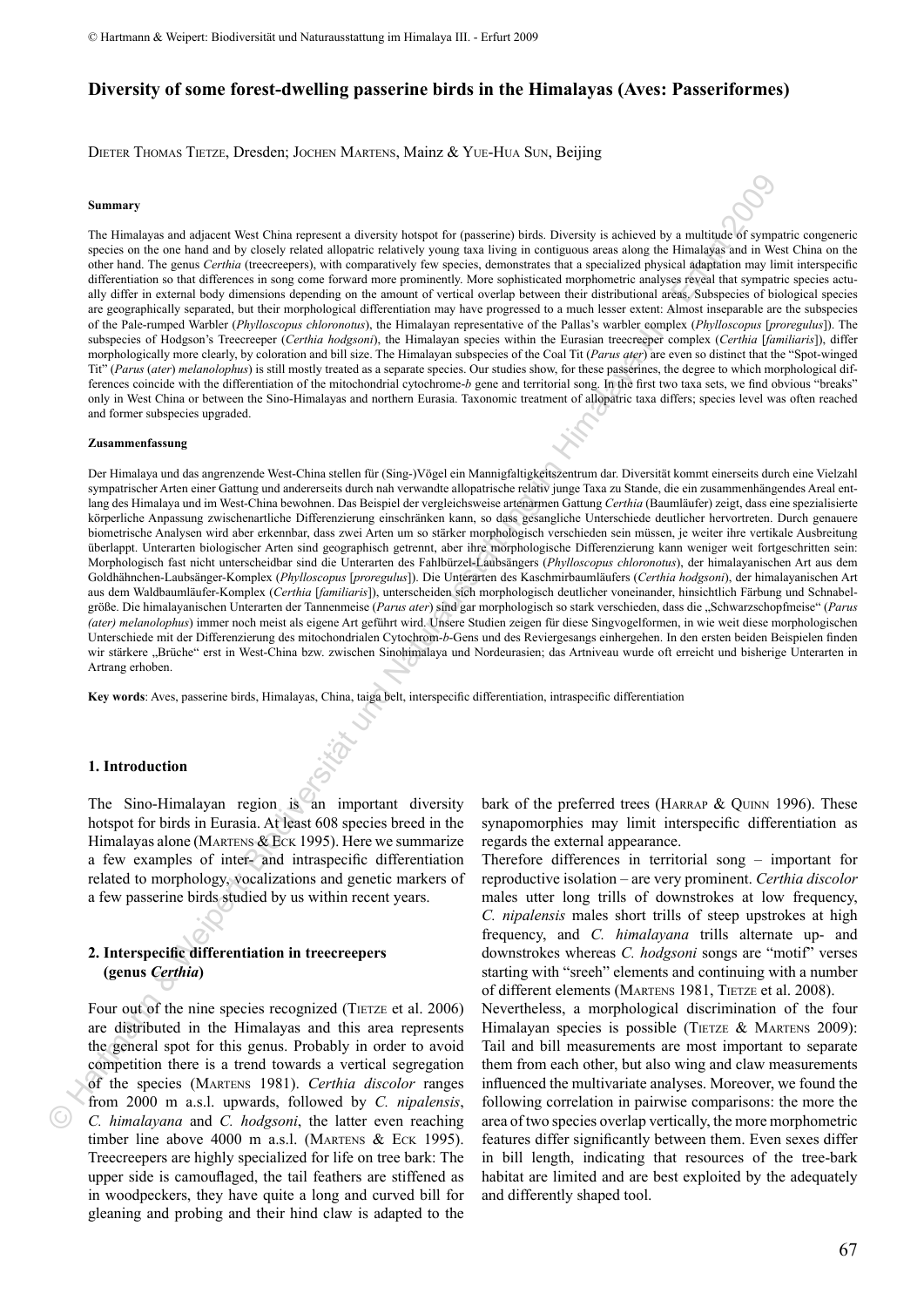## **3. Intraspecific differentiation in some Himalayan passerine bird species**

Subspecies, the local representatives of biological species, live in allopatry or parapatry. Their morphological differentiation generally progressed to a much lesser extent: The characters may be slight and individual specimens almost indistinguishable, clearly diagnosable or so different that one is tempted to treat them as different species.

The following examples share a common distributional pattern: On the one hand there is a huge northern (Eur-) Asian area in the taiga belt of Siberia and on the other hand a considerably smaller area comprising the Himalayas and the western Chinese mountains. The latter area is named the Sino-Himalayan area. These species inhabit the taiga forests in the north and, correspondingly, the high-altitude coniferous forests in the Himalayas and West China.

## **3.1. Pallas's Warbler complex (***Phylloscopus* **[***proregulus***])**

*Phylloscopus chloronotus* is the Himalayan species within the *P. proregulus* complex (Martens et al. 2004). Its two subspecies are morphologically almost indistinguishable. There is merely a clinal change from *P. c. simlaensis* in the west, which has a "lighter" mantle, to *P. c. chloronotus* in the east with a "darker" mantle.

Since only a few song recordings are available, it is unknown whether vocal differences exist along the Himalayan chain. Further east in China the song of the allospecies *P. forresti* differs markedly, as holds true for the taiga belt allospecies, *P. proregulus*. But also the inborn calls discriminate the four representatives of the *P. proregulus* complex. Thus communication between at least two of these taxa fails (ALSTRÖM & OLSSON 1990) despite the relatively low genetic distances between these monophyletic units (Martens et al. 2004).

#### **3.2. Eurasian Treecreeper complex (***Certhia* **[***familiaris***])**

*Certhia hodgsoni* is the Himalayan representative within the *C. familiaris* complex (TIETZE et al. 2006). Its two Himalayan subspecies are morphologically markedly distinct: Nominate *hodgsoni* (western Himalayas to Afghanistan) is lighter and smaller and has a longer bill, but a shorter hind claw than *C. h. mandellii* (central and eastern Himalayas) (MARTENS & ECK 1995, TIETZE & MARTENS 2009).

Territorial songs of these two subspecies are quite similar – compared to each other and to those of western Chinese *C. h. khamensis*. Differences are obvious between the songs of the latter and those of parapatric *C. familiaris* s.str. populations in northern West China (MARTENS et al. 2002, TIETZE et al. 2008). This break is corroborated by molecular-systematic findings (Tietze et al. 2006). In contrast, all three Sino-Himalayan well-defined subspecies are represented by their own genetic lineages, whereas there is almost no sub-structuring of the *C. familiaris* s.str. lineage, which ranges from Japan to West Europe and comprises a multitude of subspecies. While morphological differences between the northern subspecies are not backed by mitochondrial differentiation, song types are well differentiated within a common basic pattern (TIETZE et al. 2006, 2008).

## **3.3. Coal Tit (***Parus ater***)**

In this species more than 20 subspecies are currently recognized (Dickinson 2003). This is due to the fact that several types of coloration patterns exist and that southeastern populations have a crest (HARRAP & QUINN 1996). *Parus (ater) melanolophus* is even so distinct in terms of pattern and coloration that it is mostly treated as a separate species (DICKINSON 2003, RASMUSSEN & ANDERTON 2005, Gosler & Clement 2007, but see Martens et al. 2006, PÄCKERT & MARTENS 2008), although it is evident and has long been known that it interbreeds with neighboring *Parus ater martensi* (Diesselhorst & Martens 1972). It simply represents one of the well differentiated genetic lineages within *Parus ater* (MARTENS et al. 2006). We refrain from upgrading these genetic lineages to species rank, because there are hybrids in the Himalayas and two further morphologically extremely similar lineages are present in central Europe without any hint of limited interbreeding.

The songs of representatives of all lineages including *melanolophus* are more or less uniform throughout the species' range (THIELCKE 1973, MARTENS 1993). Admittedly, this aspect is quite difficult to judge, because the variation within a single male and within a given population is high and may camouflage possible differences between populations. Plumage characteristics of eastern Himalayan and western Chinese *P. a. aemodius* are similar, but the latter belongs to another marked genetic lineage and it was separated as *P. a. eckodedicatus* (Martens et al. 2006).

## **4. Discussion**

In mountainous areas of the Sino-Himalayan region there is a common pattern of passerine bird distribution, suggesting a common history of the species concerned. Similarities in distributional taxa patterns are even more pronounced where further area parts north of the Chinese deserts in the Siberian taiga forests are concerned. These populations are quite distinct and include well-differentiated subspecies (*Parus ater*) or allospecies of a common superspecies (*Phylloscopus* [*proregulus*], *Certhia* [*familiaris*]). Quite obviously, these differentiations have their origin in a kind of fragmentation during the Pleistocene or even earlier in the late Pliocene (Päckert et al. 2009; this volume) and may have acted slightly differently on the three taxa treated here. But in all cases the Sino-Himalayan area comprises three mitochondrial genetic lineages and an additional one in the northern taiga zone. The latter is separated from the Sino-Himalayan area block by a present gap caused by the deserts of Mongolia (Table 1). There are hints that this East Asian distributional pattern, exemplified here by three taxa complexes, is widely represented and that a multitude of additional bird species adhere to it.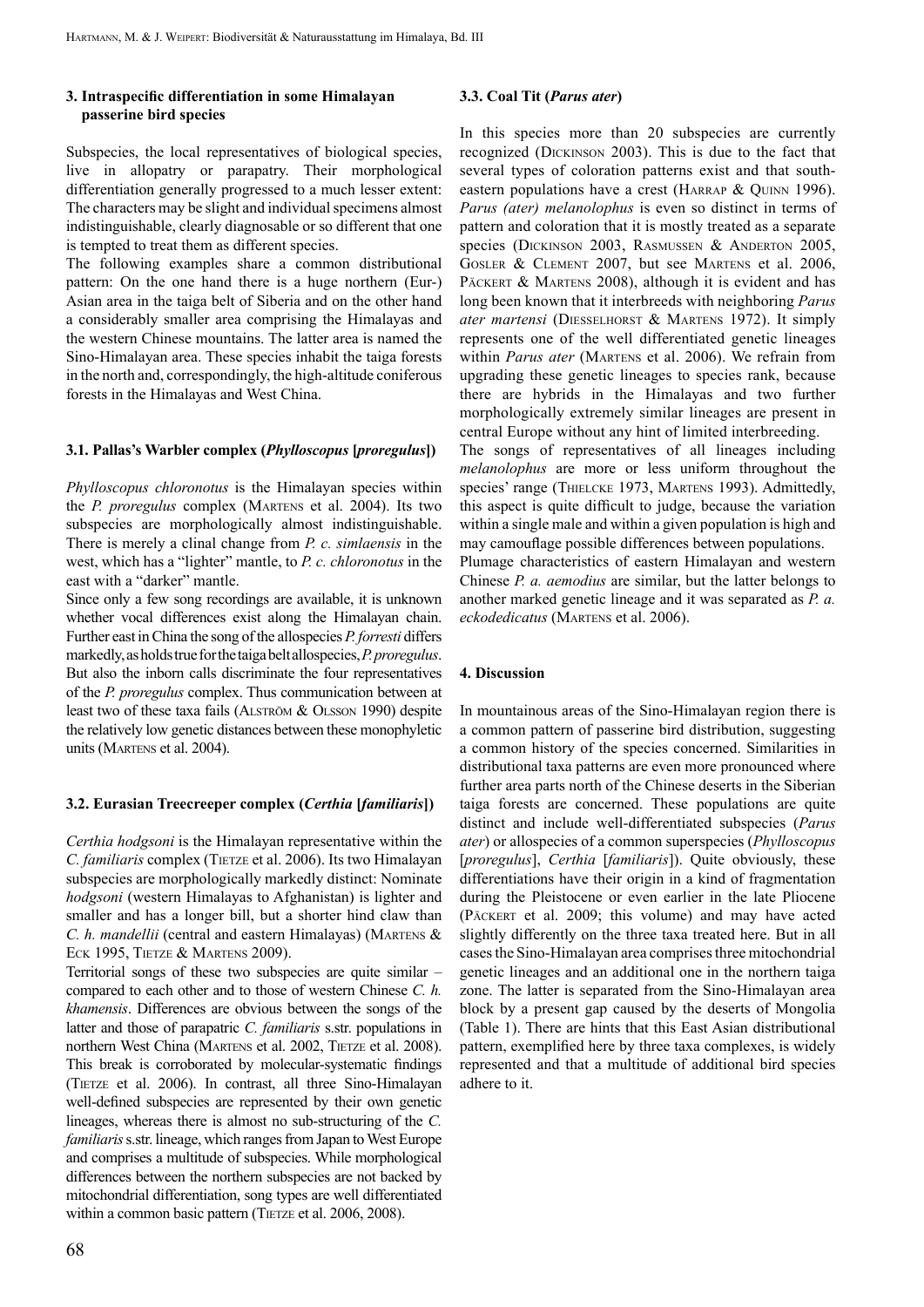**Table 1:** Specific and subspecific subunits of the passerine species complexes discussed in this talk

| <b>Species complex</b>         | <b>Himalayas</b>                   | W China                                      |
|--------------------------------|------------------------------------|----------------------------------------------|
| <i>Phylloscopus proregulus</i> | 2 indiscernible subspecies         | 2 allospecies                                |
| Certhia familiaris             | 2 distinct subspecies              | 1 subspecific genetic lineage, 1 allospecies |
| Parus ater                     | 3 subspecies in 2 genetic lineages | l genetic lineage                            |

### **Acknowledgements**

The Himalayan material discussed in this talk had been collected by J.M. during his numerous journeys to Nepal in the last four decades. Additional material had been provided by several colleagues. This research received support from the SYNTHESYS Project http://www.synthesys.info/ which is financed by European Community Research Infrastructure Action under the FP6 "Structuring the European Research Area" Programme. Evangelisches Studienwerk e.V. Villigst supported D.T.T.'s doctoral studies, Feldbausch-Stiftung and Wagner-Stiftung provided funds for J.M., and the National Natural Science Foundation of China supported our research through grants to Y.-H.S. (30620130110). S. Eck (†) and M. Päckert discussed our results fruitfully with us. For more detailed acknowledgements see the original papers cited. **The main control is the control interaction of the main control interaction of the main control interaction of the main control interaction of the main control interaction of the main control interaction of the main cont** 

#### **References**

- Alström, P. & U. Olsson (1990): Taxonomy of the *Phylloscopus proregulus* complex. - Bulletin of the British Ornithologists' Club **110**: 38-43.
- Dickinson, E.C. (ed.) (2003): The Howard & Moore Complete Checklist of the Birds of the World. - London, Christopher Helm, 3. ed., 1039 pp.
- Diesselhorst, G. & J. Martens (1972): Hybriden von *Parus melanolophus* und *P. ater* im Nepal-Himalaya. - Journal für Ornithologie **113**: 374- 390.
- Gosler, A. & P. Clement (2007): Family Paridae (Tits and Chickadees). In: CHRISTIE, D. A.; A. ELLIOTT & J. DEL HOYO (ed.): Handbook of the Birds of the World. Volume 12. Picathartes to Tits and Chickadees. - Barcelona, Lynx Edicions, 816 pp.
- HARRAP, S. & D. QUINN (1996): Tits, Nuthatches & Treecreepers. London, A & C Black, 464 pp.
- Martens, J. (1981): Lautäußerungen der Baumläufer des Himalaya und zur akustischen Evolution in der Gattung *Certhia*. - Behaviour **77**: 287- 318.
- (1993): Lautäußerungen von Singvögeln und die Entstehung neuer Arten. - Forschungsmagazin Univ. Mainz **9**: 34-44.
- MARTENS, J. & S. ECK (1995): Towards an Ornithology of the Himalayas. Systematics, ecology and vocalizations of Nepal birds. - Bonn, Zoologisches Forschungsinstitut und Museum Alexander Koenig, 445 pp.
- Martens, J.; S. Eck & Y.-H. Sun (2002): *Certhia tianquanensis* Li, a treecreeper with relict distribution in Sichuan, China. - Journal für Ornithologie **143**: 440-456.
- MARTENS, J.; D.T. TIETZE & Y.-H. SUN (2006): Molecular phylogeny of *Parus (Periparus)*, a palearctic radiation of titmice. - Zoologische Abhandlungen (Dresden) **55**: 9-26.
- MARTENS, J.; D.T. TIETZE, S. ECK & M. VEITH (2004): Radiation and species limits in the Asian Pallas's warbler complex (*Phylloscopus proregulus* s.l.). - Journal of Ornithology **145**: 206-222.
- Päckert, M. & J. Martens (2008): Taxonomic pitfalls in tits comments on the Paridae chapter of the Handbook of the Birds of the World. - The Ibis **150**: 829-831.
- PÄCKERT, M.; J.MARTENS, Y.-H. SUN & D.T. TIETZE (2009): Phylogeography and the evolutionary time-scale of passerine radiations in the Sino-Himalayan region (Aves: Passeriformes). - in: Hartmann. M. & J. Weipert (eds.): Biodiversität und Naturausstattung im Himalaya, III. p.: 71-80, Verein der Freunde & Förderer des Naturkundemuseums Erfurt e.V., Erfurt.
- Rasmussen, P.C. & J.C. Anderton (2005): Birds of South Asia. The Ripley Guide. 2 vol. - Washington, D.C., & Barcelona, Smithsonian Institution & Lynx Edicions, 378, 683 pp.
- Thielcke, G. (1973): Uniformierung des Gesangs der Tannenmeise (*Parus ater*) durch Lernen. - Journal für Ornithologie **114**: 443-454.
- TIETZE, D.T. & J. MARTENS (2009): Morphometric characterisation of treecreepers (genus *Certhia*). - Journal of Ornithology. **150**: 431-457.
- Tietze, D.T.; J. Martens & Y.-H. Sun (2006): Molecular phylogeny of treecreepers (*Certhia*) detects hidden diversity. - The Ibis **148**: 477- 488.
- TIETZE, D. T.; J. MARTENS, Y.-H. SUN & M. PÄCKERT (2008): Evolutionary history of treecreeper vocalisations (Aves: *Certhia*). - Organisms, diversity & evolution **8**: 305-324.

#### **Authors addresses:**

Dr. Dieter Thomas Tietze Museum für Tierkunde Königsbrücker Landstraße 159 D-01109 Dresden Germany E-Mail: mail@dieterthomastietze.de

Prof. Dr. Jochen Martens Institut für Zoologie Johannes Gutenberg-Universität D-55099 Mainz Germany

Prof. Yue-Hua Sun Institute of Zoology Chinese Academy of Sciences 100080 Beijing China